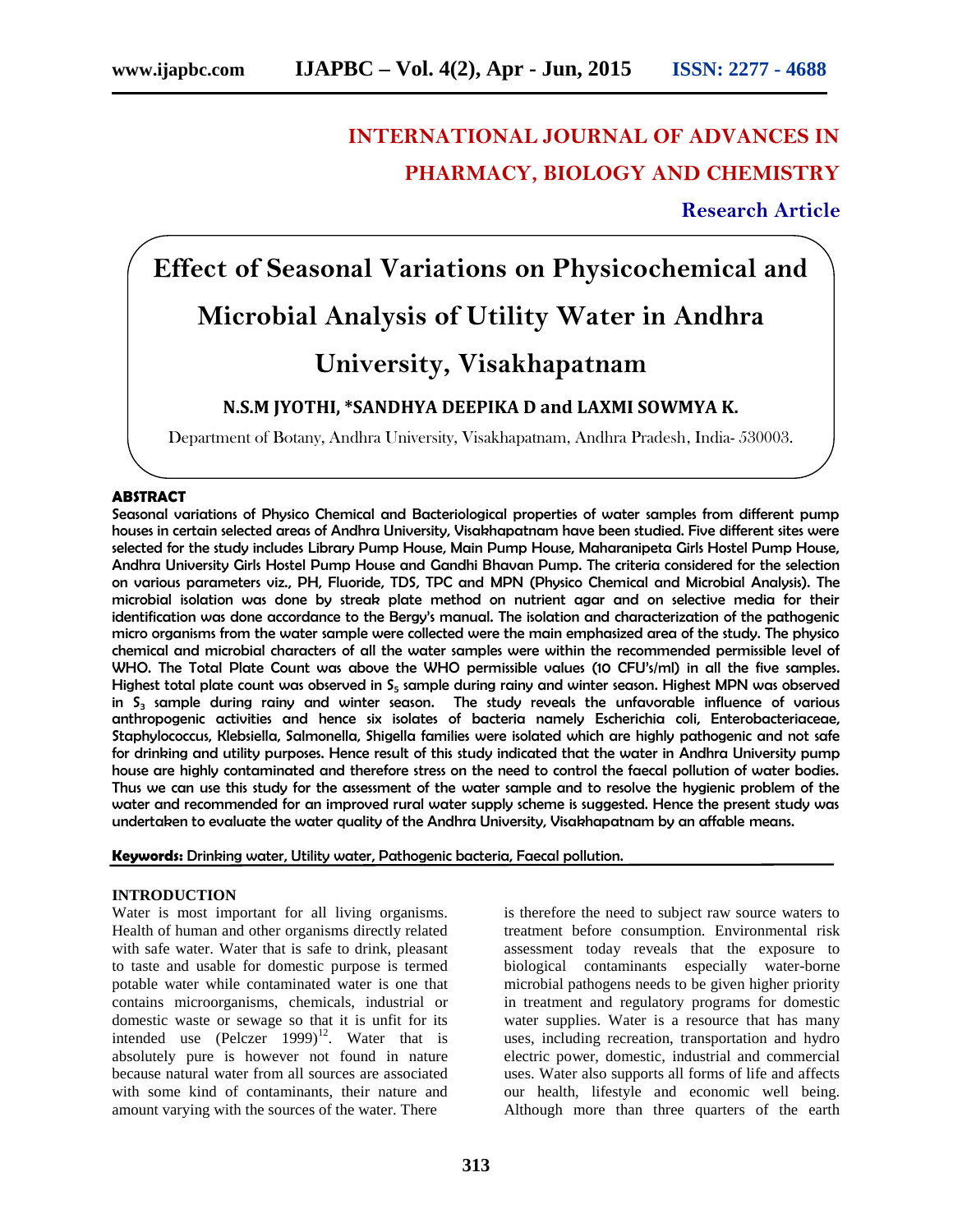surface is made up of water, in that only 2.8% of earth's water is available for human consumption. The effectiveness of biofilters as a treatment for waste water is used now ever days. At present, approximately one third of the World people live in countries with moderate to high water stress and the World wide fresh water consumption raised six fold between the years 1900 and 1995 more than twice the rate of population growth. Thus, many parts of the World are facing water scarcity problem due to limitation of water resources coinciding with growing population. As per UNCED WORLD WATER DAY was declared on  $22<sup>nd</sup>$  March. The improper management of water system may cause serious problem in availability and quality of water. Since water quality and human health are closely related. Water Analysis before usage is primary important. Certain Physical, Chemical and Microbiological Standards which are designed to ensure that the water is potable and safe for drinking before it can be designed as potable (Tebutt T.H.Y., Principles of Quality Control, Pergamon, England 235, 1983)<sup>19</sup>. The present study was aimed to check the utility water quality evaluation from 5 different pump houses in AU Visakhapatnam with it is a combination of both municipality and bores by considering physical,chemical and microbiological quality.. The bacteriological quality of drinking water is of paramount importance and monitoring must be given highest priority (Bharti N. and Katyal D  $(2011)^3$ . Generally physical parameters includes  $P^H$ , odour, turbidity, colour and temperature. Chemical parameters like fluoride, arsenic, lead, nitrate, sodium, calcium, chloride and etc. Microbial analysis includes Total plate count (TPC), Most probable number (MPN).For the isolation and identification of bacteria staining, biochemical tests in according to the Bergy's Manual (Holt et al 1984) and growth on selective media were performed.

#### **MATERIALS AND METHODS STUDY AREA**

Andhra University in Visakhapatnam, north east coastal Andhra Pradesh, is one of the older premier universities in India with a broad focus. Andhra university (170 431 45. 380 N 830 191 17.610 E) is located in Visakhapatnam north east coastal of Andhra Pradesh (urban area). The university contains two sections, the south and north campus. The south campus houses the arts, humanities and science department along with the administrative block. The north comprises the engineering college. It was established in 1926 and shared affiliating responsibilities with Madras University in the initial years. Andhra University is

one of the most prestigious educational institutions in the country devoted to post-graduate teaching and research. The educational jurisdiction of the University spreads across five districts of Andhra Pradesh namely Visakhapatnam, East Godavari, West Godavari, Vizinagaram and Srikakulam. University of Andhra has been recognized by University Grants Commission (UGC) and is also an active member of the Association of Indian universities (AIU). It has also been awarded with an ISO 9001-2000 Certificate (http://www.highereducationinindia.com/universities/ andhra-university.php)

In the present study water samples, were analyzed monthly to get the seasonal changes of the above said microbial groups for their bacteriological quality. These investigations were carried out for a period of 12 months (one year i.e., April 2013 to March 2014), from the five(5) different pump houses- Library pump house with 3 bores and no municipality, Main pump house with 6 bores and municipality, Maharanipeta girls hostel having only municipality connection (new pump house), AU girls hostel pump house with no municipality and only 3 bores and finally Gandhi bhavan pump house with 5 bores and no municipality connection in Andhra University Visakhapatnam. For utility purpose the above pump houses connects to all the departments hostels(Arts, Commerce, Science and Engineering college hotels) and offices in Andhra University Visakhapatnam (Table 1).

At every water source, water was sampled in the form usually consumed by inhabitants. Water from the collection point is aseptically collected into sterile side mouth glass bottles. At the time of collection, the source and the name of the sample was noted on the sample bottle. In order to protect the sample from contamination, the water samples were taken in a closed sterilized glass container (300 ml capacity) and the collected samples are stored at  $4^0C$  on ice and transported aseptically for parceling within 24 hrs. The microbial isolation was done by streak plate method on nutrient agar and on selective media for their identification (Sherman Cappuccino,  $2009$ )<sup>18</sup>. The final identification of resulted isolates was done by the biochemical tests in accordance to the Bergey's Manual. The study was carried in accordance with the method of the Environmental Protection Agency (EPA) of the United States of America.

# **RESULTS**

The following are the results of physicochemical characters and microbial analysis of water samples were analyzed monthly to get the seasonal changes of the above said microbial groups for their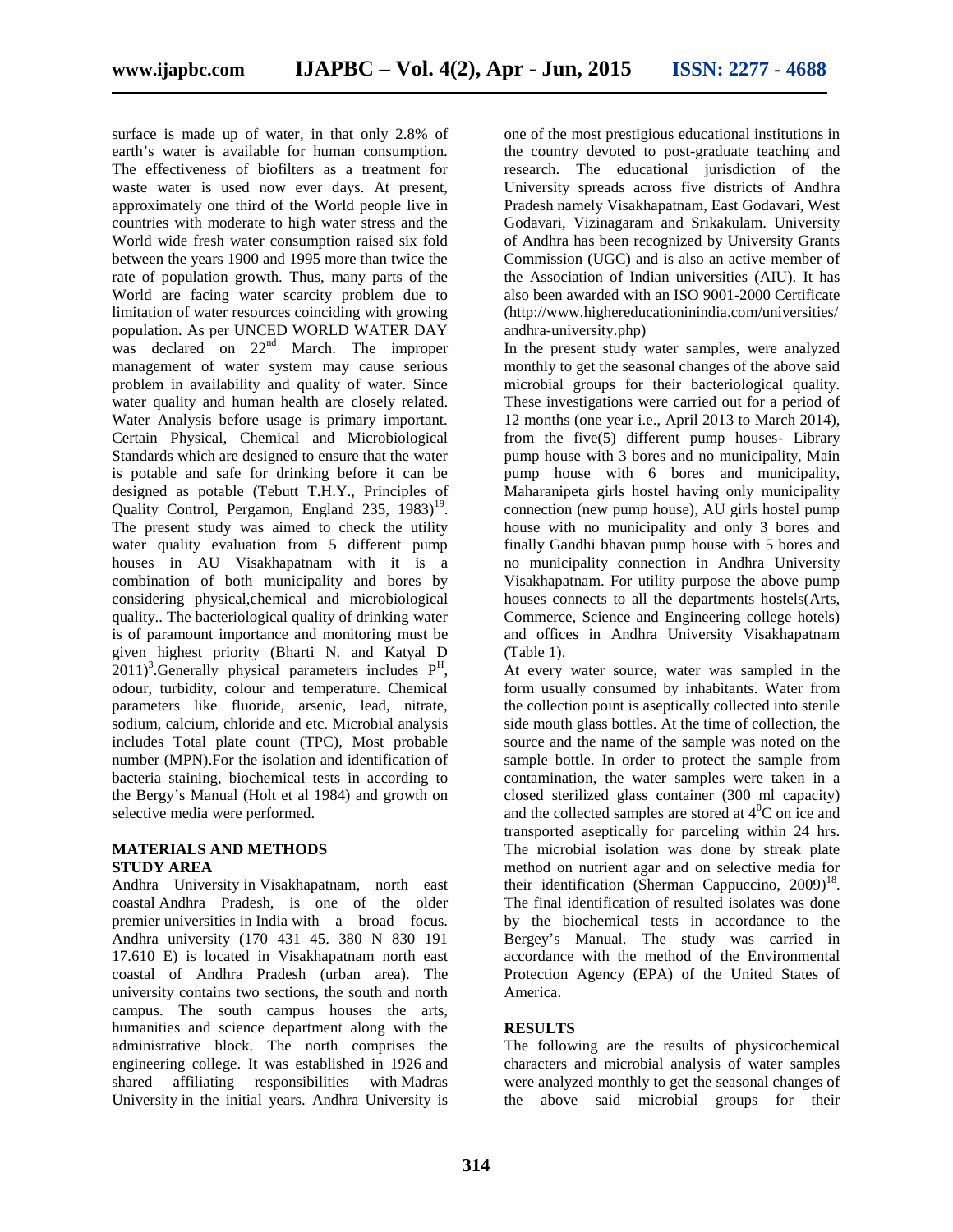bacteriological quality. These investigations were carried out for a period of 12 months (one year i.e, April 2013 to March 2014), from the five different pump houses in Andhra University Visakhapatnam are reported.

### **Physicochemical analysis of water samples**

During summer season on an average  $P^{H}$  (Fig 1) of  $S_1$ contains 7.25,  $S_2$  has 7.11,  $S_3$  has 7.32,  $S_4$  has 7.24 and  $S_5$  has 7.31. During rainy season  $S_1$  contains 7.20,  $S_2$  has 7.12,  $S_3$  has 7.24,  $S_4$  has 7.24 and  $S_5$  has 7.33. During winter season  $S_1$  contains 7.26,  $S_2$  has 7.21,  $S_3$ has 7.24,  $S_4$  has 7.27 and  $S_5$  has 7.22. Highest  $P^H$  was observed during summer season in  $S_5$  samples (Fig. 1). During summer season on an average fluoride content of  $S_1$  contains 0.2,  $S_2$  has 0.1,  $S_3$  has 0.1,  $S_4$ has 0.2 and  $S_5$  has 0.1. During rainy season  $S_1$ contains 0.2,  $S_2$  has 0.1,  $S_3$  has 0.1, S4 has 0.2 and  $S_5$ has 0.1. During winter season  $S_1$  contains 0.2,  $S_2$  has 0.1, S3 has 0.1,  $S_4$  has 0.2 and  $S_5$  has 0.1. All the Fluoride content was under the permissible range (Fig 2). During summer season on an average total dissolved salts of  $S_1$  contains 251.5,  $S_2$  has 378.5,  $S_3$ has 147.1,  $S_4$  has 564.1 and  $S_5$  has 647.3. During rainy season  $S_1$  contains 324.5,  $S_2$  has 378.4,  $S_3$  has 147.2,  $S_4$  has 564.0 and  $S_5$  has 647.4. During winter season  $S_1$  contains 324.5,  $S_2$  has 378.4,  $S_3$  has 147.0, S4 has 564.1 and  $S_5$  has 647.4 (Fig 3).

#### **Microbial Analysis of water samples**

During summer season on an average TPC of  $S_1$ contains 43.2,  $S_2$  has 48.5, $S_3$  has 40.2, $S_4$  has 45.2 and  $S_5$  has 54.5. During rainy season  $S_1$  contains 50,  $S_2$  has  $52, S_3$  has  $41.2, S_4$  has 46 and  $S_5$  has 53.5. During winter season  $S_1$  contains 43.2,  $S_2$  has 48.5,  $S_3$  has  $40.2$ , S<sub>4</sub> has  $45.2$  and S<sub>5</sub> has 54.5. All the values for TPC were above the WHO standards (Fig 4). During summer season on an average MPN of  $S_1$  contains 0.2,  $S_2$  has 5.7,  $S_3$  has 9.7, S4 has 3 and  $S_5$  has 3.5. During rainy season  $S_1$  contains 6,  $S_2$  has 5.5,  $S_3$  has 11.3,  $S_4$  has 2.2 and  $S_5$  has 3.25. During winter season  $S_1$  contains 7.5,  $S_2$  has 3.7,  $S_3$  has 12.7,  $S_4$  has 2.5 and  $S<sub>5</sub>$  has 4.25. All the samples were above the WHO standards (Fig 5).

During the study period all the three water samples (i.e. stream, bore and well) showed the presence of the six pathogenic bacteria such as *Escherichia coli, Klebsiella pneumoniae, Salmonella typhi, Shigella dysenteriae, Staphylococcus aureus,* and *Enterobacteriaceace (auogens)* (Table 2)

# **Seasonal variations**

All samples were analyzed monthly to get the seasonal changes of the above said microbial groups for their bacteriogical quality. These investigations were carried out for a period of 12 months (one year i.e, April 2013 to March 2014). The pattern of seasonal distribution can be considered by water works officials in designing an effective disinfection schedule. The highest numbers during these seasons may be due to flooded rainy water, runoff from rural animal husbandry and agricultural grounds and open air defecation along the margins of canal by rural people. Based on these results it is suggested that the water released by the pump houses during these seasons may not be used for direct supply to the drinking water works for storage. Bahador et al.,  $(2005)^2$  also investigated that population of faecal coliforms in the monsoon was maximum followed by winter and summer. In the same way the microbial populations in this study was found very high during the August and September i.e, end of monsoon and start of post monsoon. Present investigations revealed that open water is not safe for drinking purpose in any season as it was found to contain a variety of bacteria including the coliforms in high loads. Microbial populations found were variable from location to location and peak values were during monsoon and post monsoon seasons. It might be due to percolation of water from sanitary land filled areas and leachares from septic tanks. The present findings are at the par with the observations of Khannan et al.,  $(2001)^5$ , who have reported high load of coliform counts for open well water. The open wells are found to be the most sensitive to contamination in the study area. This might be due to previous inner wall of the well. Another reason for contamination of bore well and open well water may be due to seepage of domestic waste water from nearby areas and from the soak pits adjacent to the wells. The fact that open wells, which were exposed to environment and are on the upper strata, are expected to have higher microbial contamination than bore wells,

#### **CONCLUSION**

Water is the elixir of life and abounds on earth, but this natural resource has been depleted and turned into scarce commodity because of increased usage catering to the needs of ever-expanding population. Water of good drinking quality is of basic importance to human physiology and man's continued existence depends very much on its availability. The provision of a safe water supply is high priority issue for safe guarding the health and well being of humans. According to the reports of WHO and USEPA water from most of the taps, boreholes, streams and rivers which are in use are not safe for drinking due to heavy industrial and environmental pollution. Toxic chemicals, heavy metals and bacteria in water make people sick when exposing them to long term health condition. The microbial level render they unfit for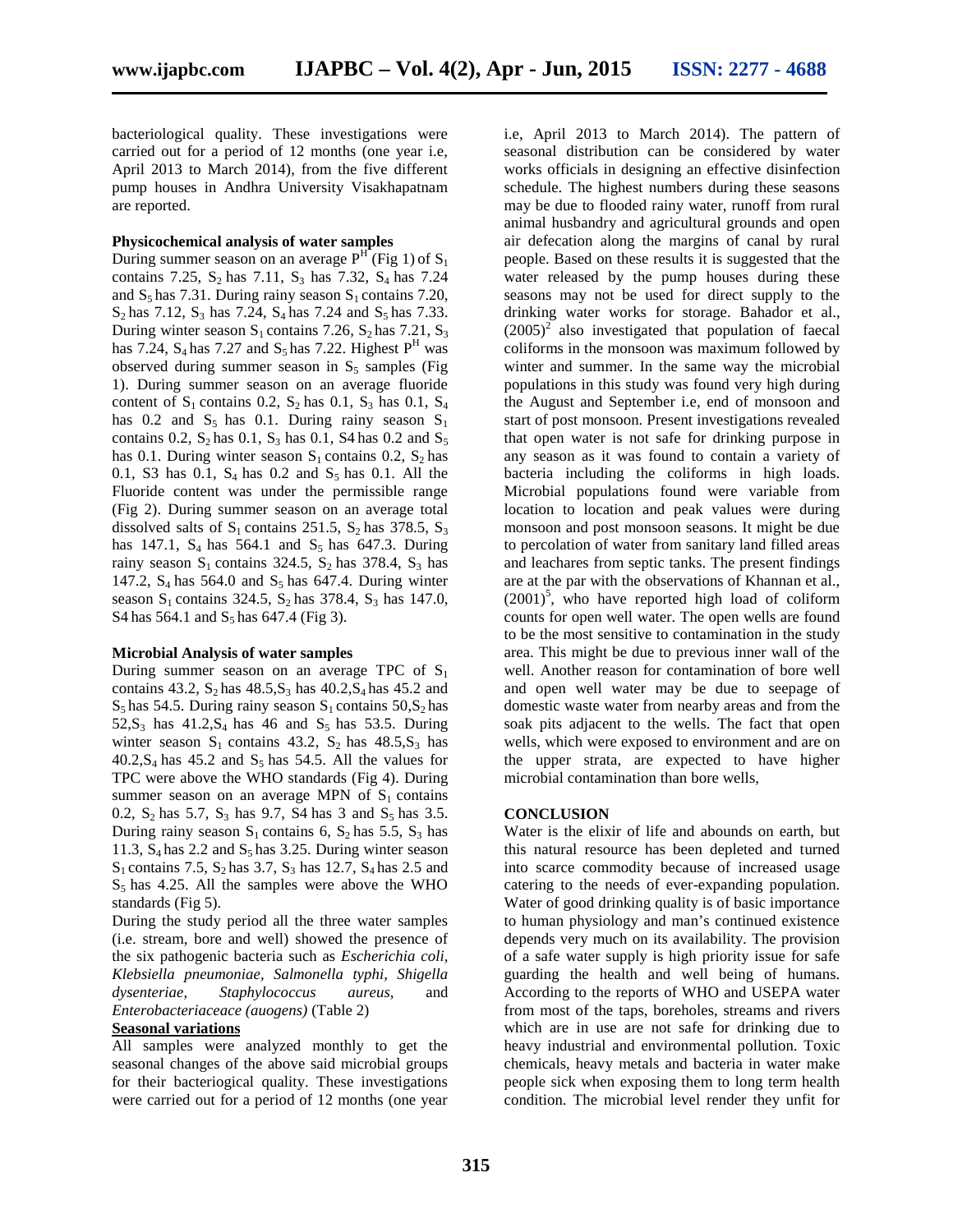human consumption though they can be used for other purposes. Water should meet different quality specification depending on the particular uses. Another way through which bacteria can enter the water supply is through inundation or infiltration by flood waters or by surface runoff. Flood water commonly contains high level of bacteria. Small depressions filled with flood water provide excellent breeding ground for bacteria (Ley and Samanth, 2003)<sup>6</sup> .Portable and domestic water should be harmless for the health of man and other domestic uses (Rajini et al.,  $2010^{13}$ ; Okonko et al.,  $2008^{10}$ ). The present study revealed the most of the water samples have failed to meet bacteriological quality

parameters. Bacterial contamination was observed in monsoon season (Higher densities of indicator organisms during monsoon season were observed due to seepage of rain water contaminated with sewage leakage through the pipes of the water supply) and during sudden cyclones (in the month November and December 2013). The sewage disposal practices like soak pit system and septic tank near the bore wells are also contributing to increase in the bacterial contamination. The factors responsible for high microbial counts in the water samples may be due to technically ill planned sewerage network, damage sewer lines, rust water pipe lines and poorly maintained disinfection system.

| <b>Source of Sample collection</b> |                                      |                                                                                                                                                              |  |  |
|------------------------------------|--------------------------------------|--------------------------------------------------------------------------------------------------------------------------------------------------------------|--|--|
| Sample Code                        | Collection of sample points          | Remarks                                                                                                                                                      |  |  |
| S1                                 | Library pump house                   | This pump house has 3 bores and a municipality connection and a<br>library septic tank is constructed nearer to the pump house.                              |  |  |
| S <sub>2</sub>                     | Main pump house                      | This pump house has Municipality and 6 bores connection where<br>dispensary is located nearer to the bores.                                                  |  |  |
| S <sub>3</sub>                     | Maharanipeta girls hostel pump house | This pump house has only municipality connection and no bores<br>where girls hostel septic tank is present and the pump house tank is<br>not covered.        |  |  |
| S <sub>4</sub>                     | AU Engg. girls hostel pump house     | No municipality, and only bores connection is available where<br>mass contamination is observed and hygiene conditions are not<br>observed nearer the bores. |  |  |
| S <sub>5</sub>                     | AU Engg. boys hostel pump house      | No municipality, and only bores connection is available where<br>mass contamination is observed and hygiene conditions are not<br>observed nearer the bores. |  |  |

**Table 1**

**Table 2 Morphological & cultural characteristics of isolates**

| Morphological & cultural characteristics                                                                  | Organism                      | Disease caused by the organism                                                                           |
|-----------------------------------------------------------------------------------------------------------|-------------------------------|----------------------------------------------------------------------------------------------------------|
| Gram negative bacillus, forms green metallic sheen<br>colonies observed on EMB agar                       | Escherichia coli              | Causative agent for diarrhea, gastro interitis<br>urinary tract inful & neonatal meningitis              |
| Gram negative bacillus on MAC plates growth with<br>lactose & glucose fermentation                        | Enterobacteriaceace (auogens) | Causes, GIT & UTI & specially cystits and<br>meningitis (in adults)                                      |
| Gram positive, non-sporing, non- motile bacteria.<br>Shows yellow coloured colonies on mannitol salt agar | Staphylococcus (aureus)       | S. aureus ranges from skin, soft tissue,<br>respiratory, bone, joint endovascular to<br>wound infection. |
| Gram negative non fermentative shows dark pink<br>coloured colonies on macconkey agar                     | Klebsiella                    | Responsible for pneumo urinary & upper<br>respiratory tract infection                                    |
| Gram negative non fermentative bacillus bacteria<br>shows green colonies and SS agar                      | Salmonella                    | Causes typhoid                                                                                           |
| Gram negative non motile, non fermentative bacillus<br>bacteria and shows colourer colonies an SS agar    | Shigella                      | Causes shigellosis, diarrhea, fever, seetal,<br>bleeding, seizure, encephalotathy                        |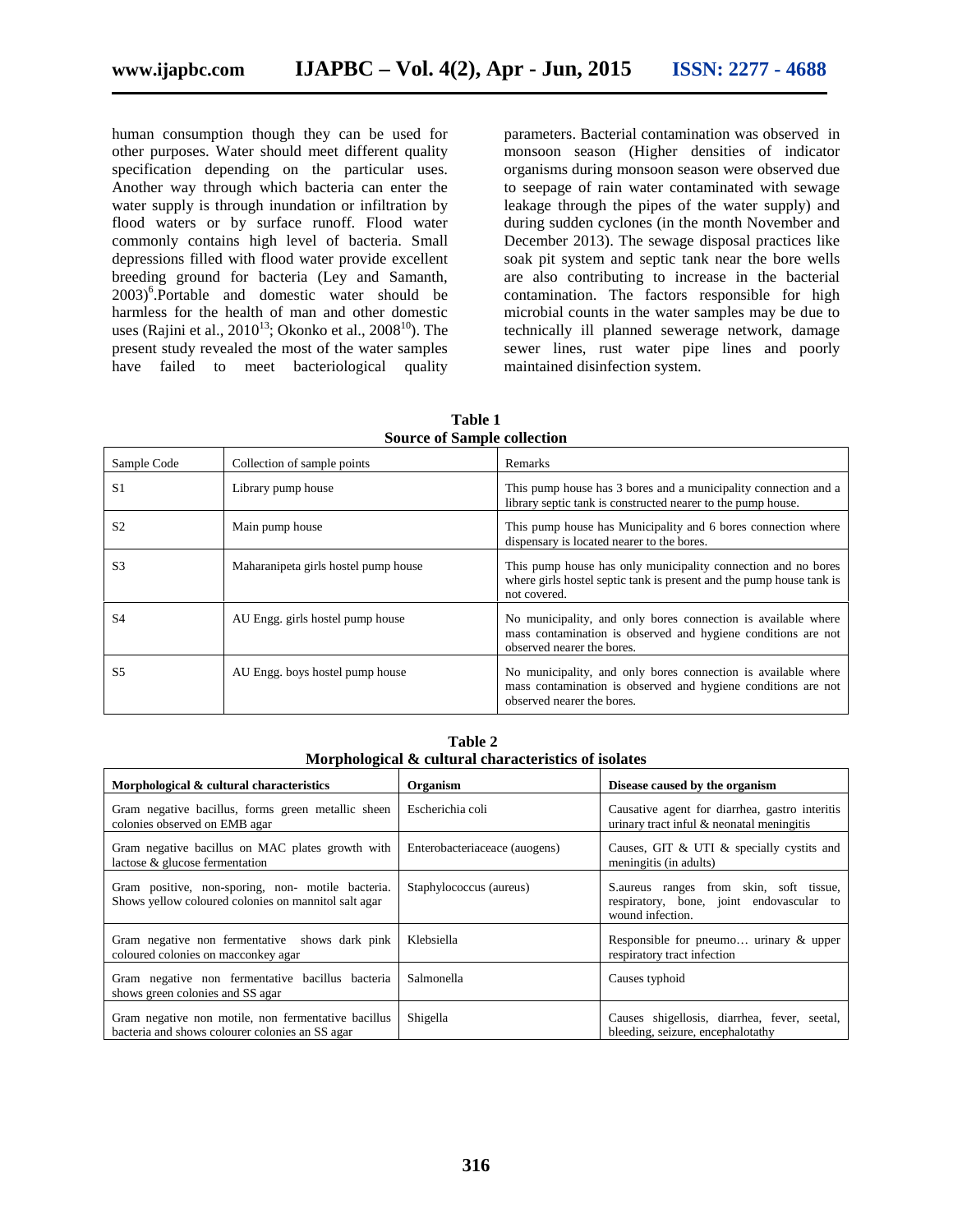

**Figure 1 P H of the water samples**



**Figure 2 fluoride content (mg/l) of the water samples**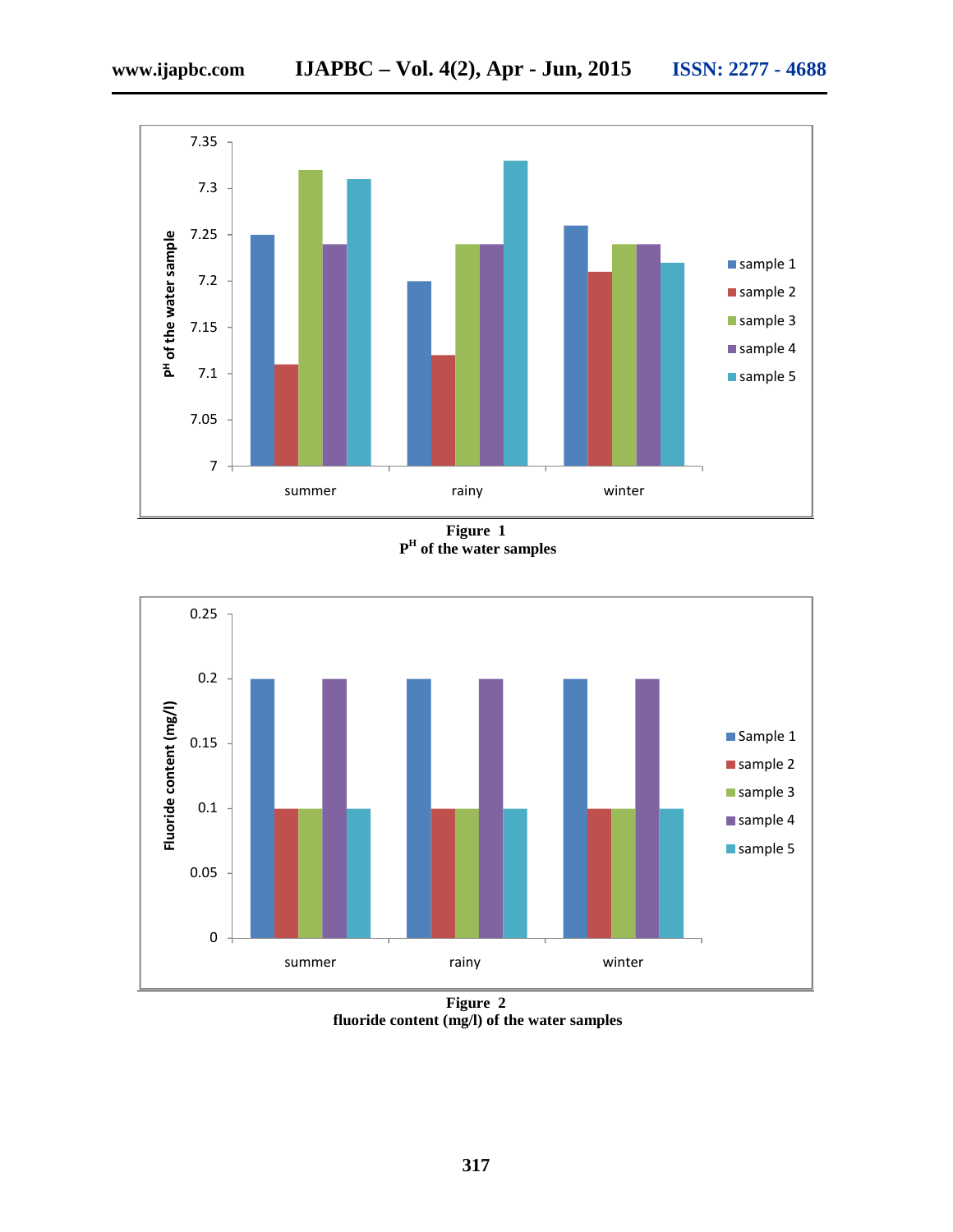

**Figure 3 Total dissolved salts (mg/l) of the water samples**



**Figure 4 Total plate count (cfu's/ml) of the water samples**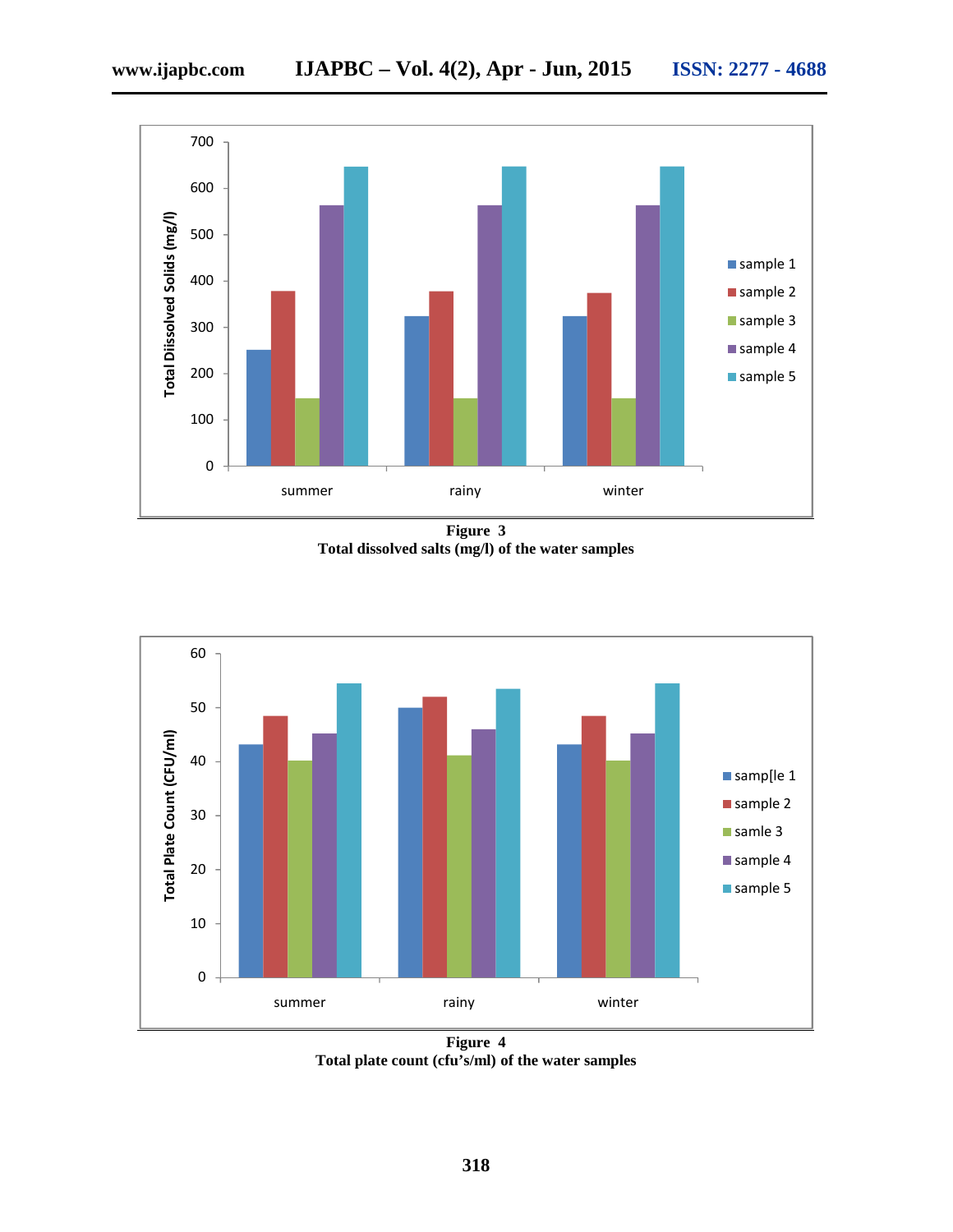

**Figure 5 Most Probable Number (/100ml) of the water samples**

As we are in sophisticated cyber age it is necessary to educate public on appropriate water distribution system and water handling storage treatment methods. It is evident that until these recommendations are implemented water supplied to the communities in Andhra University health hazard to the population. Thus the study reveals the water from pump houses are not safe for human consumption. In order to meet the potability of water it is recommended that continuous, effective treatment combined with constant monitoring is essential to ensure that it meets the standards of drinking water. The water sources used for drinking should be monitored from time to time for reducing disease epidemics. Hence water from the pump houses should be checked for purity before used for drinking or utility purposes in Andhra University. So, it is recommended that as a mitigation measure against endemic water pathogenic indicators causing diseases should be used to reduce the level of contamination in water from five different pump houses in Andhra University Visakhapatnam.

#### **REFERENCES**

1. Kumar A, Rawat S, Srivastava M and Bhusan V. Physico-chemical analysis and isolation of bacteria from water samples of Maharana pratap sagar, Kangra district of Himachal Pradesh. Journal of Applied sciences in Enviromental sanitation. 2012; 7(3): 161-166.

- 2. Bahador, Baseri Salehi N, M.patil DN and Kapadnis BP. Seasonal variations of Microbial pollution in surface waters of Pune city. Nat. Environ.Poll. Technol., 2005; 4(1): 53-56.
- 3. Bharti N. and Katyal D. Water quality indices used for surface water vulnerability assessment, Inter. j. Envir. Sci., 2011; 2(1), 154.
- 4. Holt J.G., Srieg, N.R., Senath, P.H.A. Staley, J.T. and Willams, S.T. (**1994**); Bergey's Manual of Determinatiive Bacteriology 9th Ed. Baltimore Md. Williiams and Willkins
- 5. Khannan P, Sridhar SR, Sarvanan R, Rajasekhara Pandian M. Isolation of Vibrio sp. And a few coliforms from portable water of Rasipuram and Tiruchengodu taluks, Tamilnadu. EEcotoxicol. Environ. Monit. 2011;  $(11)1:43-46.$
- 6. Ley V and Samant J. Bacteriological analysis of drinking water of Kolhapur City, Maharastra, India. Department of Enviromental Sciences, SubCentre, Mumbai University, Mirjole, M.I.D.C. Ratnagiri **2003**; 415 639, India, 24: 689-694.
- 7. Muhammad AZ, Rehman K, Fozia A, and Rizwana L. Microbiological and chemical Aspects of Drinking water and Treatment Enhancement Enhanced its Quality. Pak. J.Res(Sci).2005; 16(1): 11-18.
- 8. Nwadaiaro CS (**1982**). Preliminary survey of Drinking water Quality of some area in Imo and